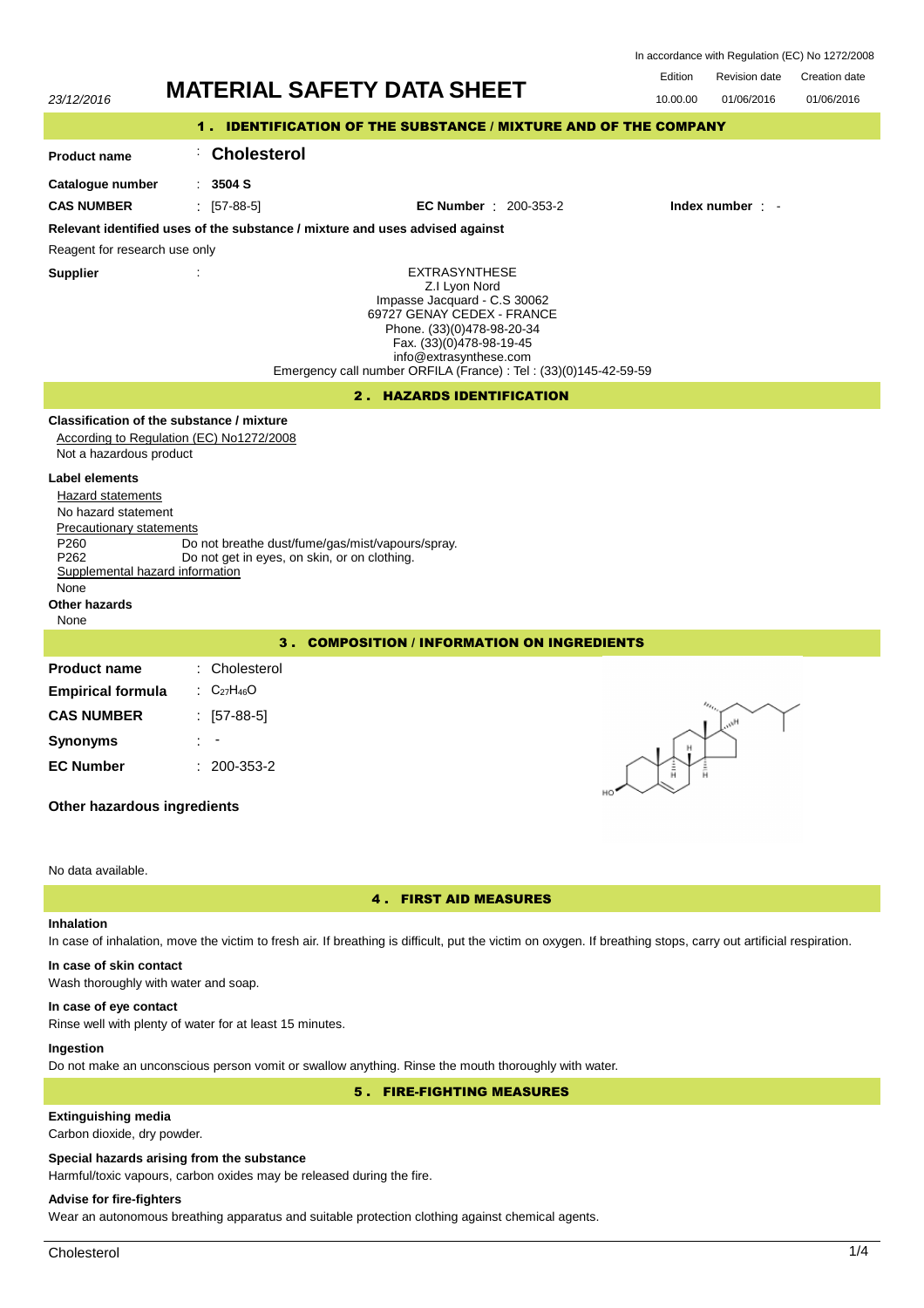## 6 . ACCIDENTAL RELEASE MEASURES

### **Personal precautions**

Use personal protective equipment. Evacuate the personnel from the contaminated zone. Ensure adequate ventilation.

### **Environnemental precautions**

Keeping away from drains, surface and ground waters.

#### **Methods and materials for containment and cleaning up**

Clean up without creating dust and place in adapted and sealed containers for elimination. Wash the contaminated aera with water and soap. Confine washing water and dispose of it complying with the local regulations. After cleaning, quickly eliminate traces of water with a product absorbing liquids (for example : sand, sawdust, universal binder, Kieselguhr).

## 7 . HANDLING AND STORAGE

## **Precautions for safe handling**

Avoid formation of dust. Avoid contact with skin and eyes. During handling, wear suitable personal protective equipment (see section 8). Follow the normal measures for preventive fire protection.

**Specific handling** No data available.

**Specific end use(s)**

## No data available

#### **Conditions for safe storage, including any incompatibilities**

Store in a cool well-ventilated place. Keep container tightly closed in a dry place away from light.

Store at <+8°C

### 8 . EXPOSURE CONTROL/PERSONAL PROTECTION

## **Respiratory protection**

Wear imperatively an appropriated mask/respirator, tested and approved by standards such as NIOSH (US) or CEN (EU).

#### **Hand protection**

Handle with protective gloves. The selected gloves have to satisfy the specifications of EU Directive 89/686/EEC and the standard EN 374 derived from it.

## **Eye protection**

Wear safety glasses.

## **Skin protection**

Wear suitable protective clothing according to the quantity and the level of activity of the substance at the workplace.

| <b>9. PHYSICAL AND CHEMICAL PROPERTIES</b>            |                           |  |  |  |
|-------------------------------------------------------|---------------------------|--|--|--|
| Information on basic physical and chemical properties |                           |  |  |  |
| Physical state                                        | : Powder                  |  |  |  |
| Color                                                 | : White to beige coloured |  |  |  |
| Solubility in                                         | : No data available.      |  |  |  |
| Melting point                                         | : No data available.      |  |  |  |
| Initial boiling point                                 | : No data available.      |  |  |  |
| Flash point                                           | : No data available.      |  |  |  |
| рH                                                    | : No data available.      |  |  |  |
| Partition coefficient: n-octanol/water                | : No data available.      |  |  |  |
| Auto-ignition temperature                             | : No data available.      |  |  |  |
| Decomposition temperature                             | : No data available.      |  |  |  |
| Viscosity                                             | : No data available.      |  |  |  |
|                                                       |                           |  |  |  |

### **Other information**

No data available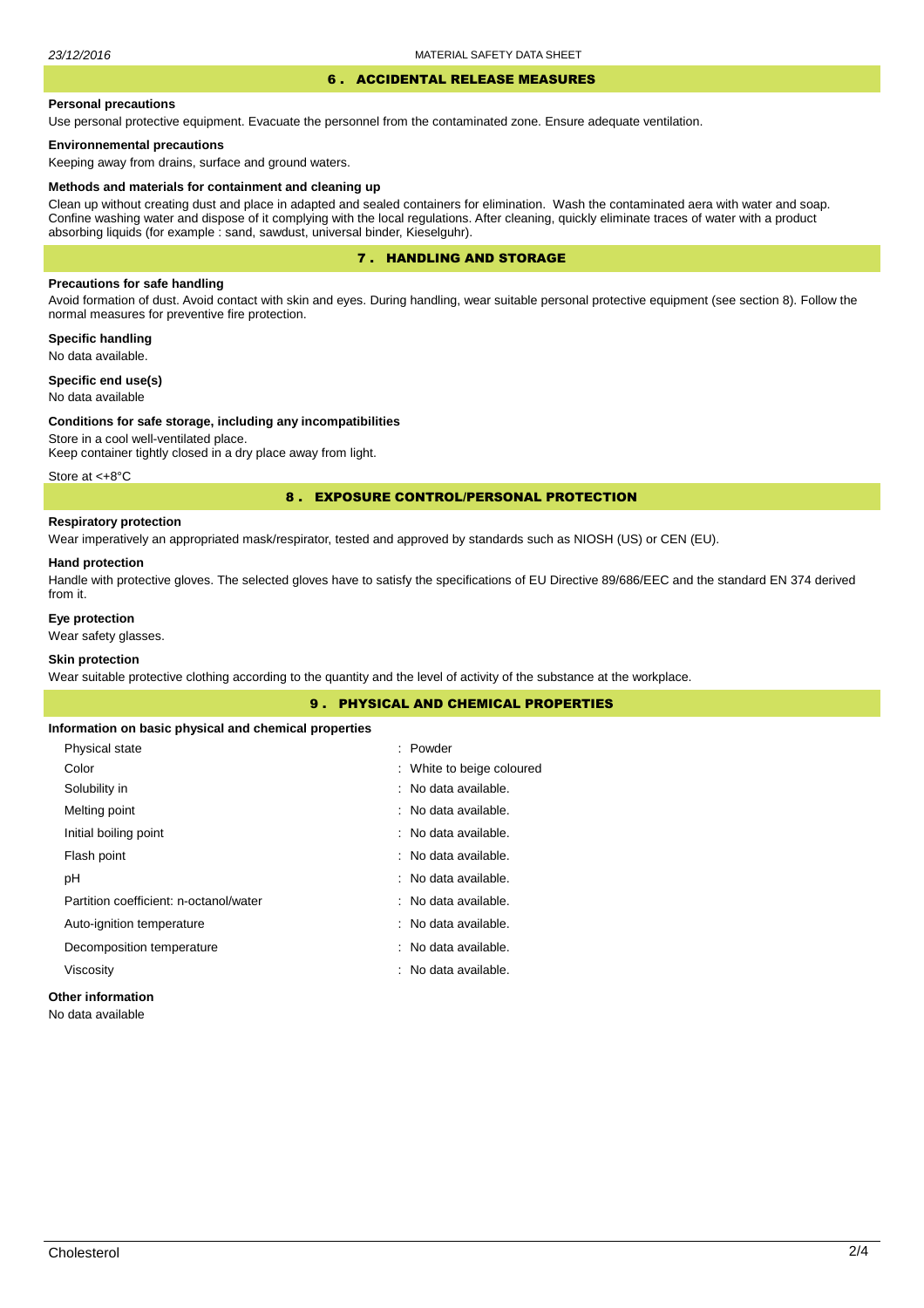### 10 . STABILITY AND REACTIVITY

## **Reactivity**

No data available.

### **Chemical stability**

Stable under recommanded storage conditions.

#### **Possibility of hazardous reactions**

No hazardous reactions during storage and handling complying with the instructions.

**Conditions to avoid**

No data available.

**Incompatible materials**

No data available.

## **Hazardous decomposition products**

No hazardous decomposition products if the instructions for handling and storage are respected. During high overheating of the substance or during a fire, hazardous decomposition products may be produced.

## 11 . TOXICOLOGICAL INFORMATION

### **Acute oral toxicity**

No data available.

# **Acute dermal toxicity**

No data available.

#### **Acute inhalation toxicity**

No data available.

### **Skin Corrosion**

No data available.

#### **Skin Irritation**

No data available.

# **Serious Eye Damage**

No data available.

## **Eye Irritation**

No data available.

### **Respiratory Sensitisation**

No data available.

### **Skin Sensitisation**

No data available.

### **Germ Cell Mutagenicity**

No data available.

### **Carcinogenictiy**

No data available.

## **Reproductive Toxicity**

No data available.

## **Specific Target Organ Toxicity - Single Exposure**

No data available.

### **Specific Target Organ Toxicity - Repeated Exposure**

No data available.

### **Aspiration Hazard**

No data available.